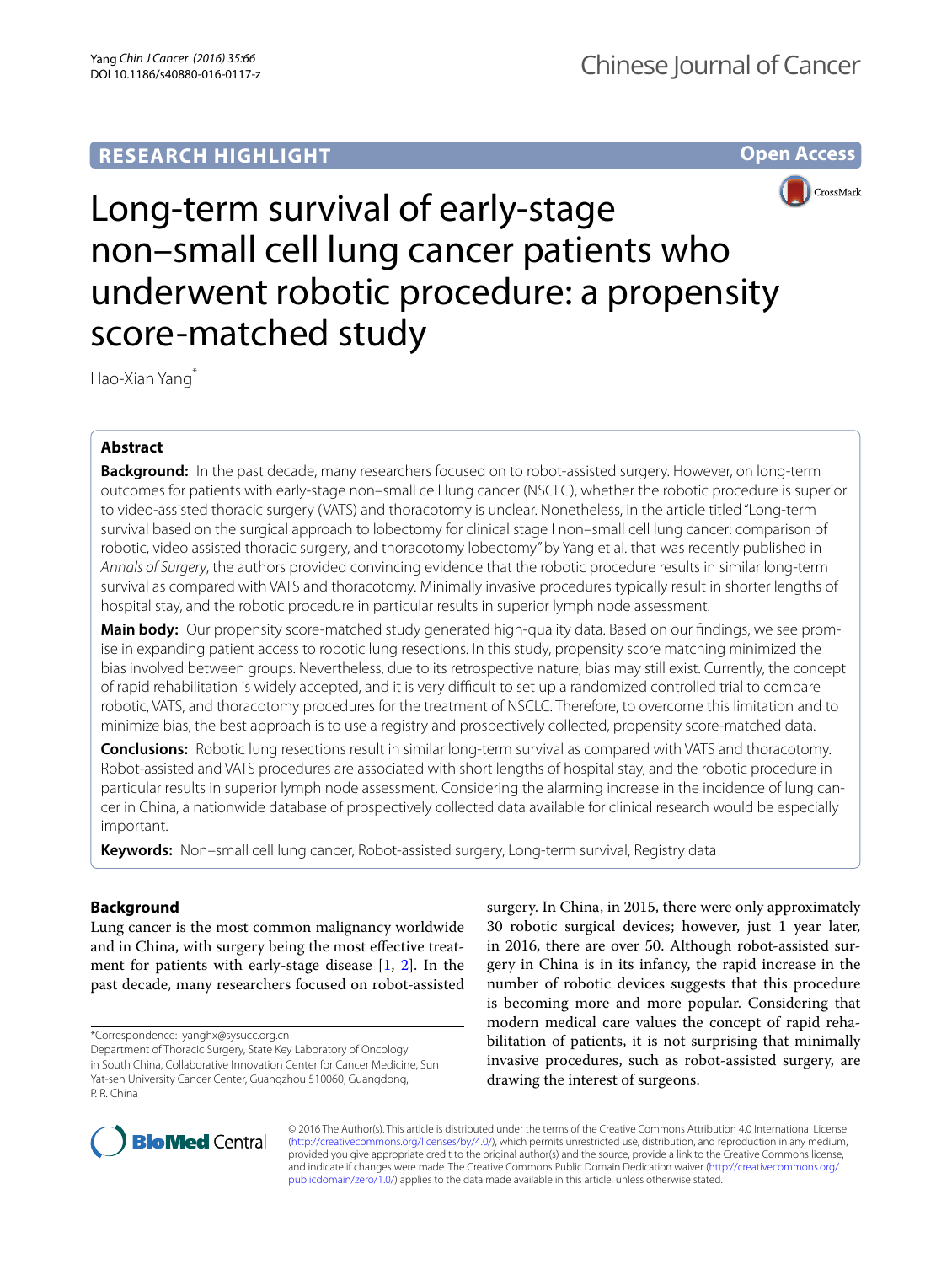Currently, video-assisted thoracic surgery (VATS) is considered the most representative minimally invasive lobectomy procedure for the treatment of non–small cell lung cancer (NSCLC). However, VATS does have its disadvantages, such as an only two-dimensional view, camera tremor, and less freedom of instrumentation, resulting in a steep learning curve that hinders its widespread use [[3\]](#page-2-2). Previous data suggested that although the percentage of VATS lung resections has been increasing over the past decade, in the 2010s in the United States, for example, thoracotomy was used in more than half of cases [\[4](#page-2-3)]; in China, the percentage of cases in which open thoracotomy was used was even larger. Owing to the advantages of three-dimensional optics, stable camera platform, and flexible instrumentation, the robotic procedure has been increasingly used in surgical resection of NSCLC. However, most previous studies of robotic lobectomy in the treatment of NSCLC focused on short-term outcomes, such as technique feasibility, surgical complications, and costs [\[5–](#page-2-4)[8\]](#page-2-5); furthermore, long-term data are limited [\[9](#page-2-6), [10\]](#page-2-7), and survival comparisons between the robotic procedure and other more commonly used procedures, such as VATS and open procedures, are still lacking. Therefore, evaluating the long-term outcomes of patients with early-stage NSCLC who undergo robotic surgery, especially when compared with VATS and open procedures, is of considerable clinical interest.

#### **Main text**

In the recent *Annals of Surgery* article entitled "Longterm survival based on the surgical approach to lobectomy for clinical stage I non–small cell lung cancer: comparison of robotic, video assisted thoracic surgery, and thoracotomy lobectomy" by Yang et al. [[11](#page-2-8)], we compared the outcomes of patients with clinical stage I NSCLC who underwent robotic, VATS, and open lobectomy procedures. The purpose of our study was to evaluate the survival prognosis and operative morbidities of robotic lobectomy compared with the other two procedures [\[11](#page-2-8)]. We found that the 5-year overall survival (OS) rate for the robotic, VATS, and open lobectomy groups were 77.6%, 73.5%, and 77.9%, respectively; the differences were not statistically significant. The corresponding 5-year disease-free survival (DFS) rates were 72.7%, 65.5%, and 69.0%, respectively; here, the difference between the robotic and VATS groups was statistically significant  $(P = 0.047)$  [\[11\]](#page-2-8). However, multivariate analysis showed that surgical procedure was not an independent factor affecting OS and DFS [\[11](#page-2-8)]. Operative morbidities, except for survival outcomes, were also compared. Patients who underwent robotic lobectomy had similar lengths of hospital stay (median, 4 days) compared with those who underwent VATS but shorter lengths of hospital stay than those who underwent an open procedure (median, 5 days; *P* < 0.001) [\[11\]](#page-2-8). Interestingly, the robotic procedure harvested more stations of lymph nodes than VATS and open procedures (5 vs. 3 vs. 4;  $P < 0.001$ ) [\[11\]](#page-2-8). Based on these findings, we see promise in expanding patient access to robotic lung resections. Notably, in our study, we used propensity score matching, thereby minimizing the bias involved between groups.

Nevertheless, the retrospective nature of our study is a limitation. Considering that the preferred surgical procedure varies dramatically among surgeons operating on patients with NSCLC, it is very difficult to conduct a randomized controlled clinical trial (RCT) to compare the long-term outcomes of patients undergoing robotic, VATS, and open surgical procedures. Currently, the concept of rapid rehabilitation is widely accepted. Furthermore, randomizing patients into undergoing either open thoracotomy or minimally invasive procedures may even present serious ethical concerns. Therefore, to overcome this limitation and to minimize bias, the best approach is to use a registry and prospectively collected, propensity score-matched data.

In China, a nationwide, unified prospective registry of complete clinical NSCLC data would be especially valuable. Unfortunately, such a registry does not currently exist. With increasing incidence and mortality, cancer is the leading cause of death in China  $[12]$  $[12]$ . Indeed, it was predicted that approximately 4,292,000 new cases of invasive cancer were diagnosed in 2015 [[12](#page-2-9)]. In China, lung cancer is the most common cancer, accounting for approximately 17% of all cancers and constituting a major public health problem [[12\]](#page-2-9). In today's medical climate, the robot-assisted procedure for operable NSCLC faces two main challenges. First, it is still limited and used only in large-volume centers. Second, the cost of robotic technology, especially in a time of increasing healthcare expenses, may be a significant barrier. Nevertheless, we think that with advances in the robotic technique, device-related costs will decrease. Even so, we need reliable outcome data on which surgical procedure is best for operable NSCLC. Reliable data can be drawn only from reliable databases, and completeness is the most important factor in achieving a high-quality database. A nationwide, prospectively collected NSCLC database would provide data of the utmost value to clinical researchers. Future studies that rely on such a database would benefit from large case numbers, complete information, minimal bias, good representativeness, and generalizability.

#### **Conclusions**

The study by Yang and colleagues [\[11](#page-2-8)] provided highquality data suggesting that the robotic lobectomy procedure for the treatment of clinical stage I NSCLC results